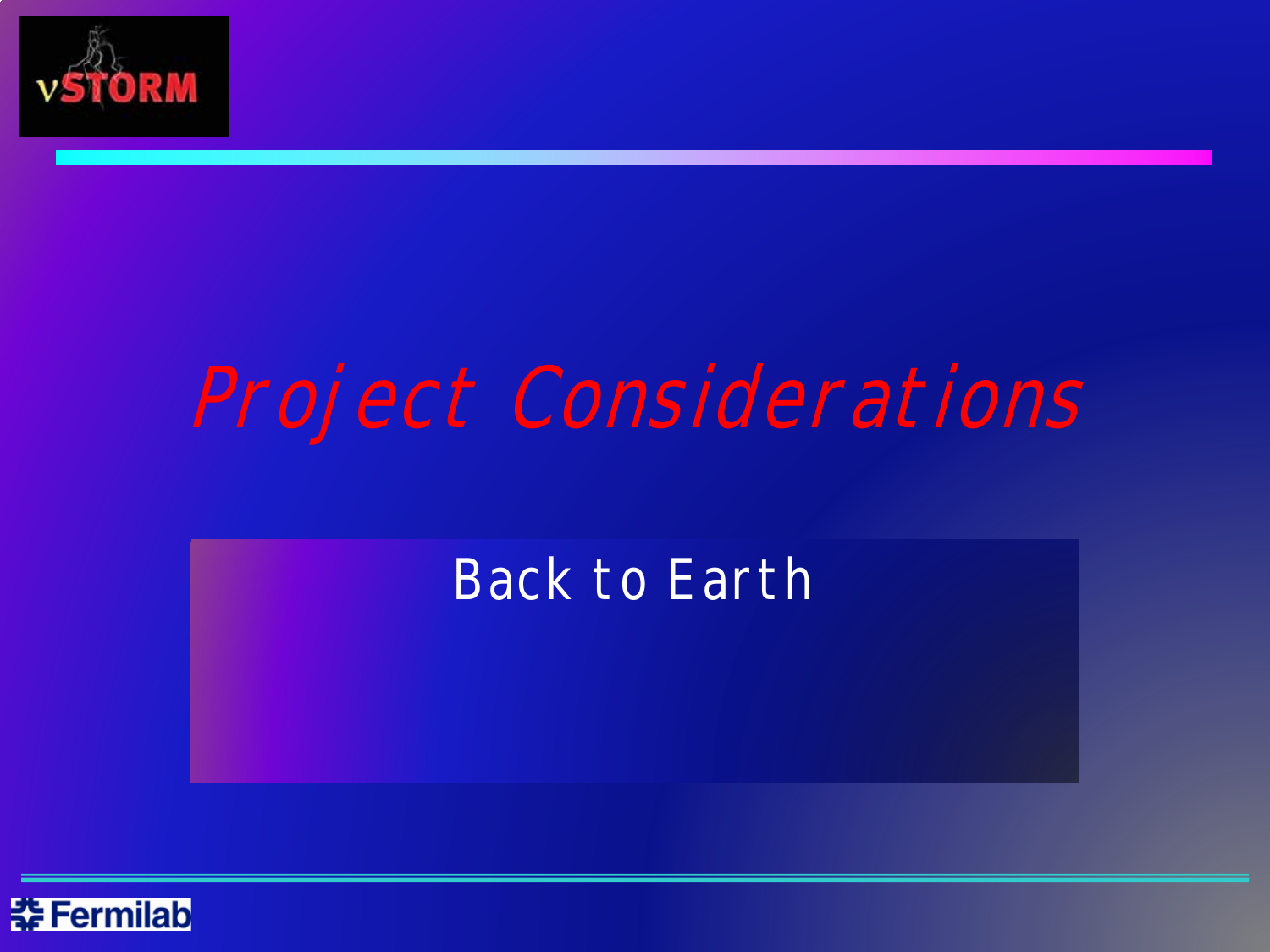



#### Steve Dixon (Fermilab FESS) will discuss tomorrow

### <del>촕</del> Fermilab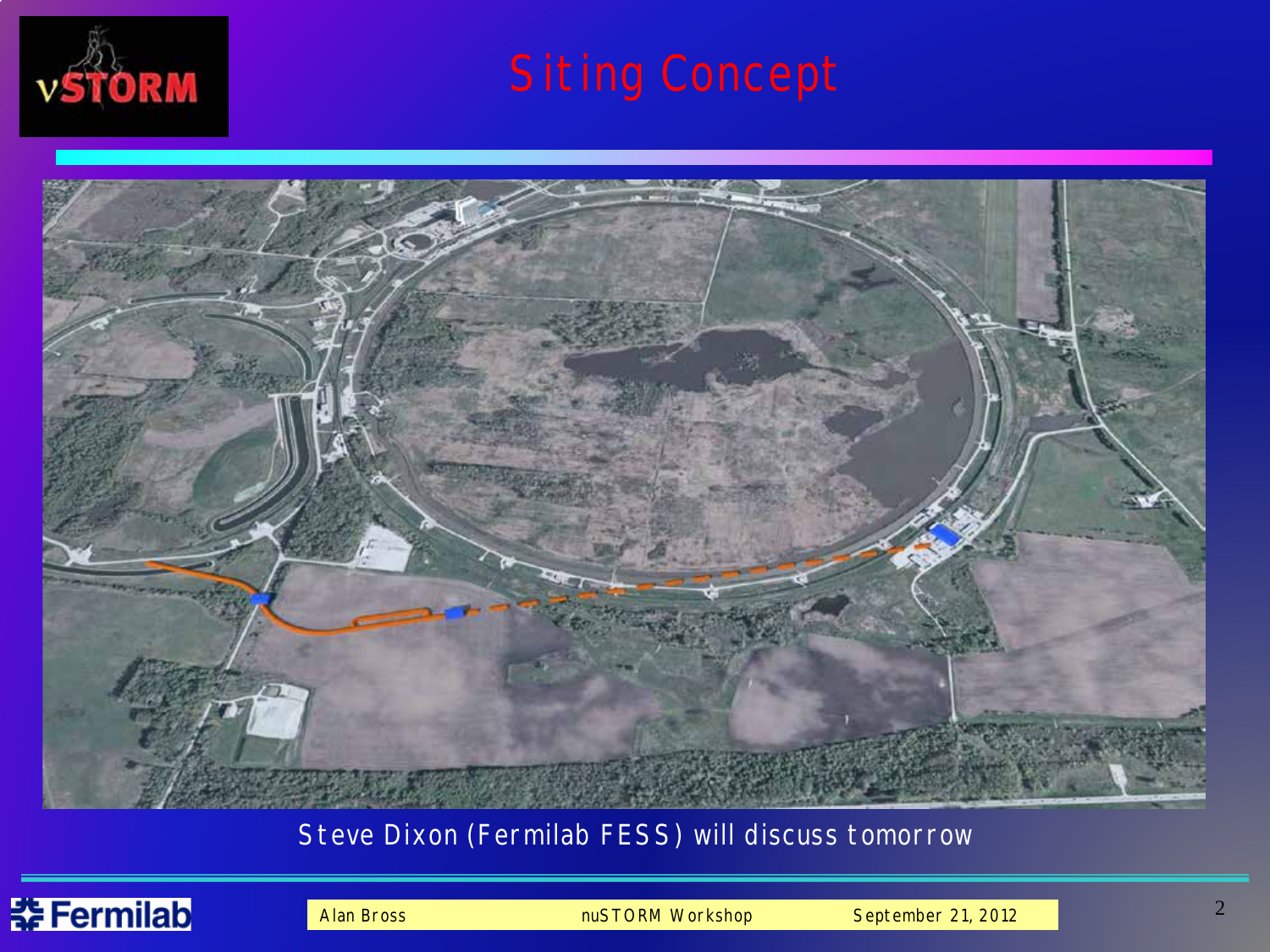

## Ø Major Components

- <sup>Ø</sup> Beamline, Target Station & Horn
- <sup>Ø</sup> Transport line
- <sup>Ø</sup> Decay ring
- <sup>Ø</sup> Detectors (Far & Near)
- <sup>Ø</sup> Project Office
- <sup>Ø</sup> Total

## Ø Basis of Estimation (BOE)

<sup>Ø</sup> Took existing facilities (MiniBooNE beam line and target station, MI NOS detector, vetted magnet costing models, m<sub>2</sub>e civil construction costs, EuroNu detector costing, have added all cost loading factors and have escalated to 2012 \$ when necessary.

| \$30M  |
|--------|
| 9      |
| 54     |
| 18     |
| 15     |
| \$126M |

#### に Fermilabl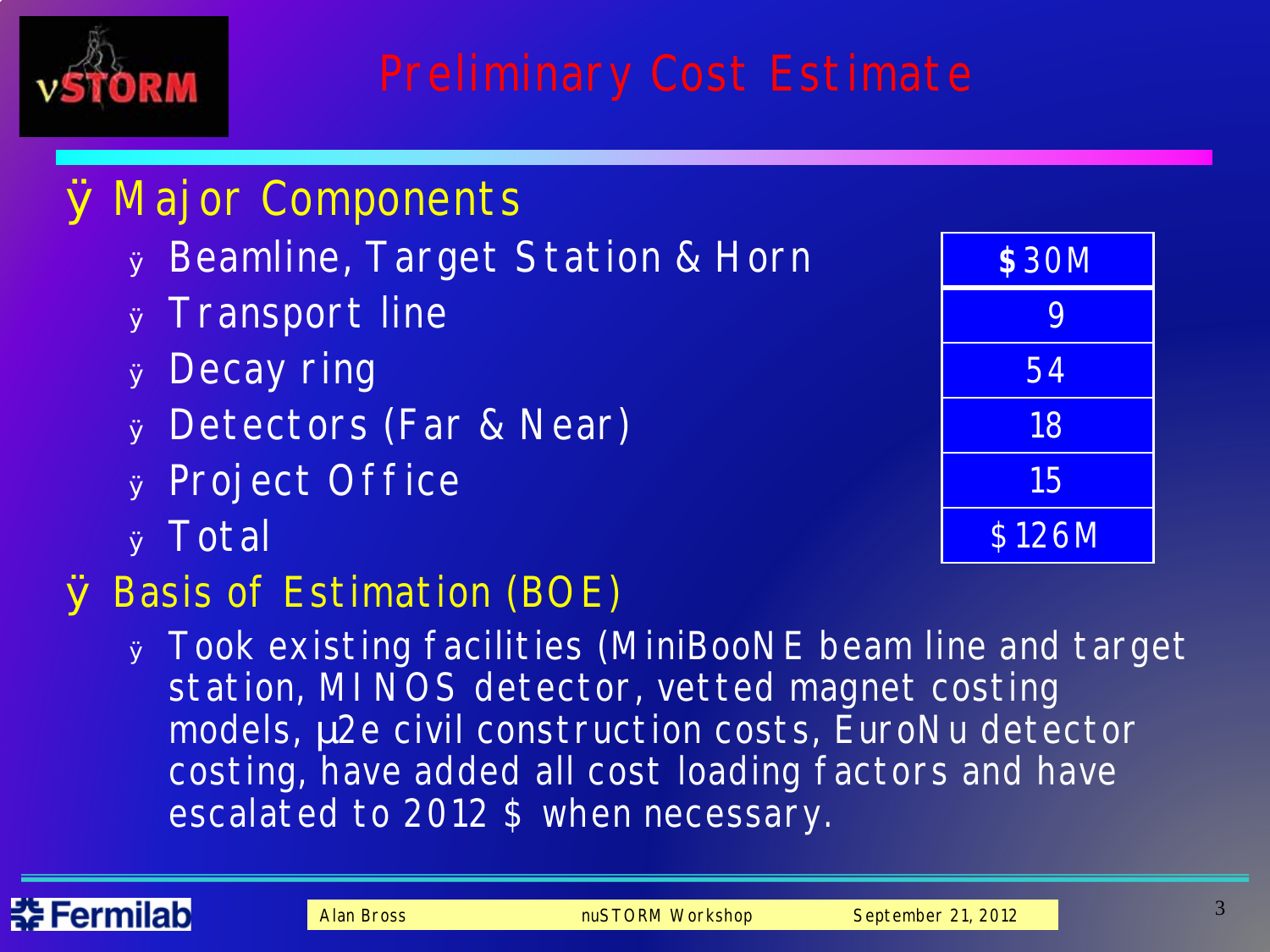

# Costing Details



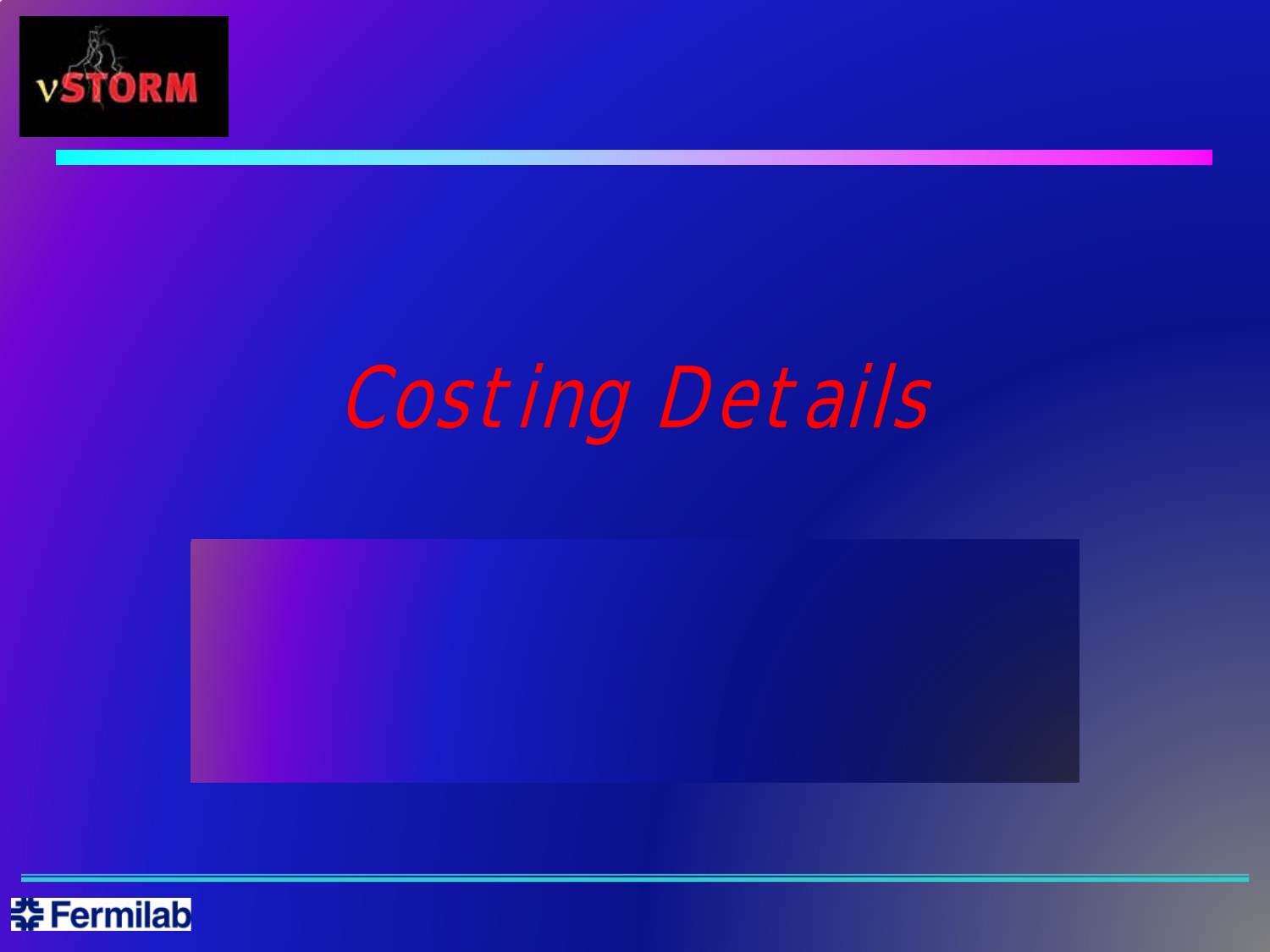

# Beamline & Target Station

### Ø Based on MiniBooNE <sup>Ø</sup> Horn & PS, misc electrical equipment \$6.0M **a** Instrumentation .5 <sup>Ø</sup> Civil (~ 2XMiniBooNE) 6.3 <sup>Ø</sup> Beam line 1.5  $\bullet$  Total  $\$14.3$ Ø Escalating factors <sup>Ø</sup> 1.5 – to include fully loaded SWF  $\sigma$  1.35 – in 2012 \$

#### Ø Total: \$30M

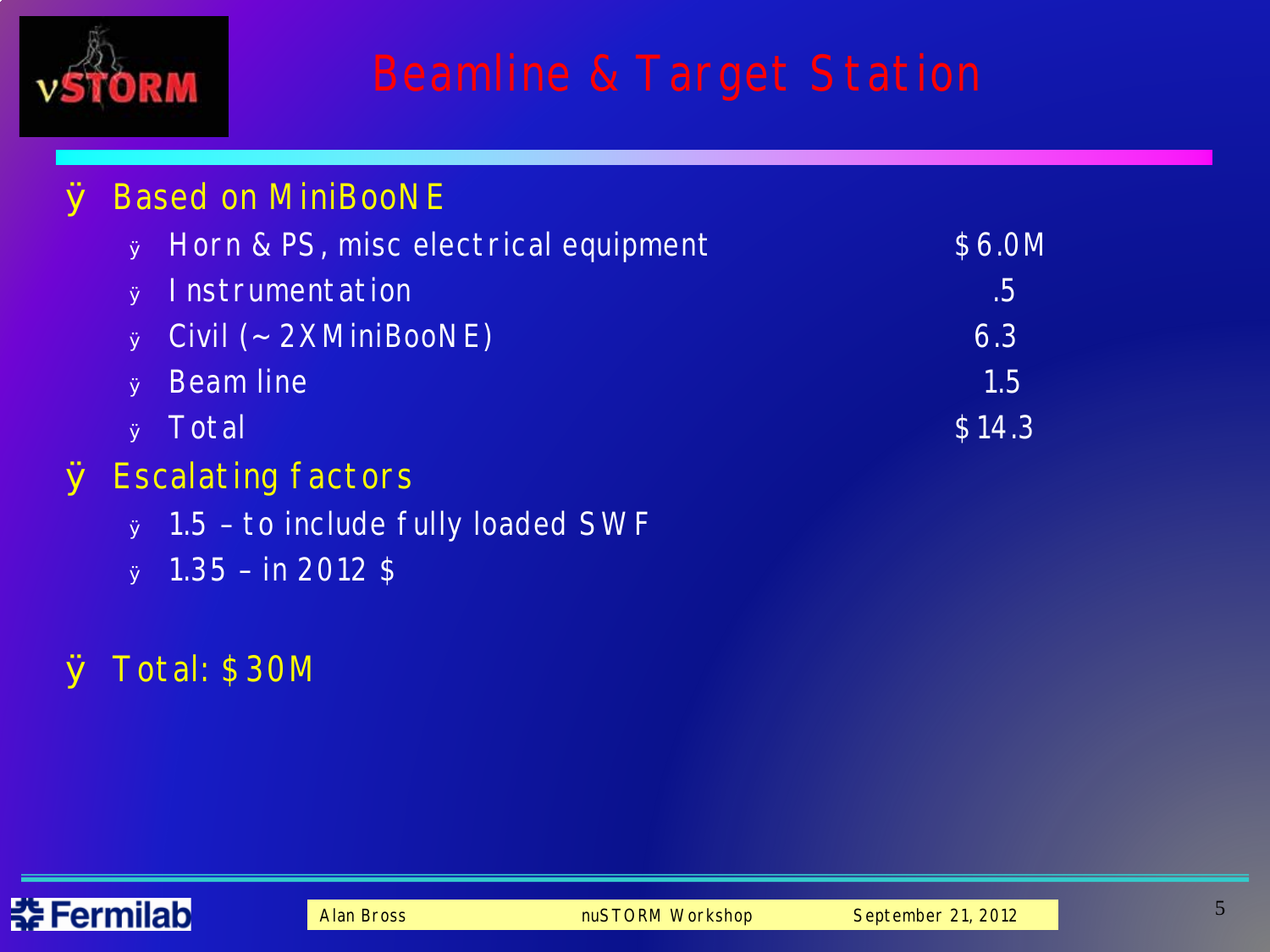

### Ø Magnets (Used Strauss & Green Costing Model) – V. Kashikhin

|                | nuStorm Superconducting Magnets cost estimation June 14, 2012 |                              |               |     |            |                      |                                                                                            |              |            |         |
|----------------|---------------------------------------------------------------|------------------------------|---------------|-----|------------|----------------------|--------------------------------------------------------------------------------------------|--------------|------------|---------|
|                |                                                               |                              |               |     | Quantit    |                      |                                                                                            |              |            |         |
|                |                                                               | Pole field Length Aperture y |               |     |            |                      | Gradient Magnet Cost* Total cost                                                           |              | 3.142 Cryo |         |
| Name           | Type                                                          | Bp, T                        | $Lm, m$ Da, m |     | <b>Oty</b> | $G, T/m \quad C, M$$ |                                                                                            | Total C, M\$ |            | Cr, M\$ |
| D1             | <b>Dipole</b>                                                 | 3.9                          | 0.85          | 0.3 | 24         | $\overline{O}$       | 0.4787                                                                                     | 11.488       |            | 1.56    |
| Q1             | Quadrupole                                                    | 3.8                          | 0.5           | 0.3 | 30         | 6.33                 | 0.2070                                                                                     | 6.210        |            | 1.95    |
|                |                                                               |                              |               |     |            |                      |                                                                                            |              |            |         |
| Q2             | Quadrupole                                                    | 1.6                          | 0.6           | 0.3 | 33         | 2.67                 | 0.1295                                                                                     | 4.273        |            | 2.145   |
| Q <sub>3</sub> | Quadrupole                                                    | 0.4                          | 0.6           | 0.3 | 63         | 0.67                 | 0.0526                                                                                     | 3.313        |            | 4.095   |
|                |                                                               |                              |               |     | 150        |                      |                                                                                            | 25.3 M\$     |            | 9.8     |
| length         |                                                               |                              |               |     |            |                      | $*$ - magnet cost calculated using the magnetic field energy volume where Lm is the magnet |              |            |         |

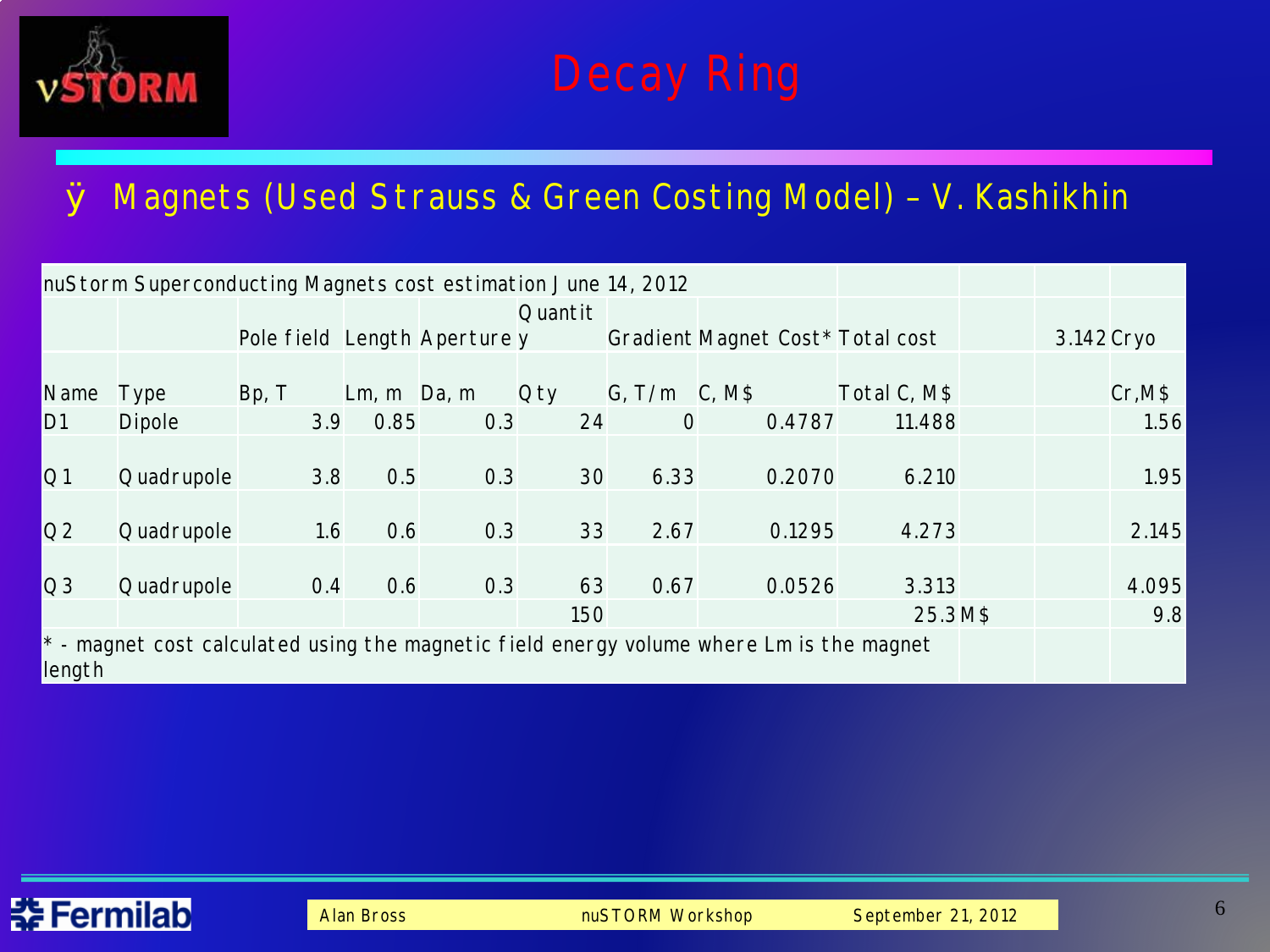

# Decay Ring – Estimate II

#### Ø From Alex Bogacz (ring designer)

| 19 June 2012 - KBB        |                   |      |     |          |                     |                |    |    |    |                                                          |           |                 |
|---------------------------|-------------------|------|-----|----------|---------------------|----------------|----|----|----|----------------------------------------------------------|-----------|-----------------|
| May 15 13:20 Ring_new.opt |                   |      |     |          |                     |                |    |    |    |                                                          |           |                 |
|                           |                   |      |     |          |                     |                |    |    |    |                                                          |           |                 |
|                           |                   |      |     |          |                     |                |    |    |    |                                                          |           |                 |
| qty                       |                   | name | Lcm | aperture | Bkgcm[i]            | Bkgcm[i]       |    |    |    | width[cm] height[cm] radius[cm] storedenergy[MJ] cost/ea |           | cost/type       |
| 24                        |                   | dAin | 85  | 15       | 38.9138             | $\overline{0}$ | 15 | 15 |    | 0.1184                                                   | \$30,804  | \$739,303       |
|                           | $\overline{4}$    | qD1  | 50  | 15       | $\mathbf{0}$        | $-2.68838$     |    |    | 15 | 0.1143                                                   | \$290,562 | \$1,162,249     |
|                           | $\overline{a}$    | qD2  | 50  | 15       | $\mathsf{O}$        | $-2.56058$     |    |    | 15 | 0.1037                                                   | \$263,594 | \$1,054,374     |
|                           | $\overline{4}$    | qD3  | 50  | 15       | $\mathbf{O}$        | $-2.43127$     |    |    | 15 | 0.0935                                                   | \$237,643 | \$950,571       |
|                           | 2                 | qD4  | 50  | 15       | $\mathsf{O}$        | $-2.45204$     |    |    | 15 | 0.0951                                                   | \$241,720 | \$483,441       |
|                           | $12 \overline{ }$ | qDD  | 60  | 30       | $\mathbf 0$         | $-0.108$       |    |    | 30 | 0.0035                                                   | \$9,003   | \$108,041       |
|                           | $\overline{2}$    | qDDa | 30  | 30       | $\circ$             | $-0.108$       |    |    | 30 | 0.0018                                                   | \$4,502   | \$9,003         |
| 28                        |                   | qDS  | 60  | 15       | $\mathsf{O}$        | $-1.086$       |    |    | 15 | 0.0224                                                   | \$56,898  | \$1,593,151     |
|                           | $\overline{4}$    | qF1  | 50  | 15       | $\mathbf 0$         | 2.38574        |    |    | 15 | 0.0900                                                   | \$228,825 | \$915,302       |
|                           | $\overline{4}$    | qF2  | 50  | 15       | $\mathsf{O}\xspace$ | 2.48112        |    |    | 15 | 0.0974                                                   | \$247,488 | \$989,951       |
|                           | $\overline{4}$    | qF3  | 50  | 15       | $\mathsf{O}$        | 2.57227        |    |    | 15 | 0.1047                                                   | \$266,006 | \$1,064,023     |
|                           | $\overline{4}$    | qF4  | 50  | 15       | $\mathbf 0$         | 2.53313        |    |    | 15 | 0.1015                                                   | \$257,972 | \$1,031,889     |
| 12                        |                   | qFD  | 60  | 30       | $\circ$             | 0.108          |    |    | 30 | 0.0035                                                   | \$9,003   | \$108,041       |
| 36                        |                   | qFS  | 60  | 15       | $\circ$             | 1.086          |    |    | 15 | 0.0224                                                   | \$56,898  | \$2,048,337     |
|                           | 2                 | qFSa | 30  | 15       | $\mathsf{O}\xspace$ | 1.086          |    |    | 15 | 0.0112                                                   | \$28,449  | \$56,898        |
|                           | $\overline{2}$    | qMD1 | 50  | 15       | $\overline{O}$      | $-0.804088$    |    |    | 15 | 0.0102                                                   | \$25,994  | \$51,987        |
|                           | $\overline{2}$    | qMD2 | 50  | 15       | 0                   | 1.10154        |    |    | 15 | 0.0192                                                   | \$48,782  | \$97,564        |
|                           | 2                 | qMD3 | 50  | 15       | $\mathbf{0}$        | $-0.76149$     |    |    | 15 | 0.0092                                                   | \$23,312  | \$46,625        |
|                           | 2                 | qMD4 | 50  | 15       | $\mathbf{O}$        | 0.354415       |    |    | 15 | 0.0020                                                   | \$5,050   | \$10,100        |
|                           | 2                 | qMS1 | 50  | 15       | $\mathbf{0}$        | $-2.05816$     |    |    | 15 | 0.0670                                                   | \$170,301 | \$340,601       |
|                           | $\overline{2}$    | qMS2 | 50  | 15       | $\mathbf{0}$        | 1.87905        |    |    | 15 | 0.0559                                                   | \$141,950 | \$283,900       |
|                           | $\overline{2}$    | qMS3 | 50  | 15       | $\mathbf 0$         | $-1.61757$     |    |    | 15 | 0.0414                                                   | \$105,192 | \$210,385       |
|                           | $\overline{2}$    | qMS4 | 50  | 15       | $\mathbf 0$         | 1.41665        |    |    | 15 | 0.0317                                                   | \$80,683  | \$161,366       |
|                           |                   |      |     |          |                     |                |    |    |    |                                                          |           | \$13,517,101.53 |

#### Fermilab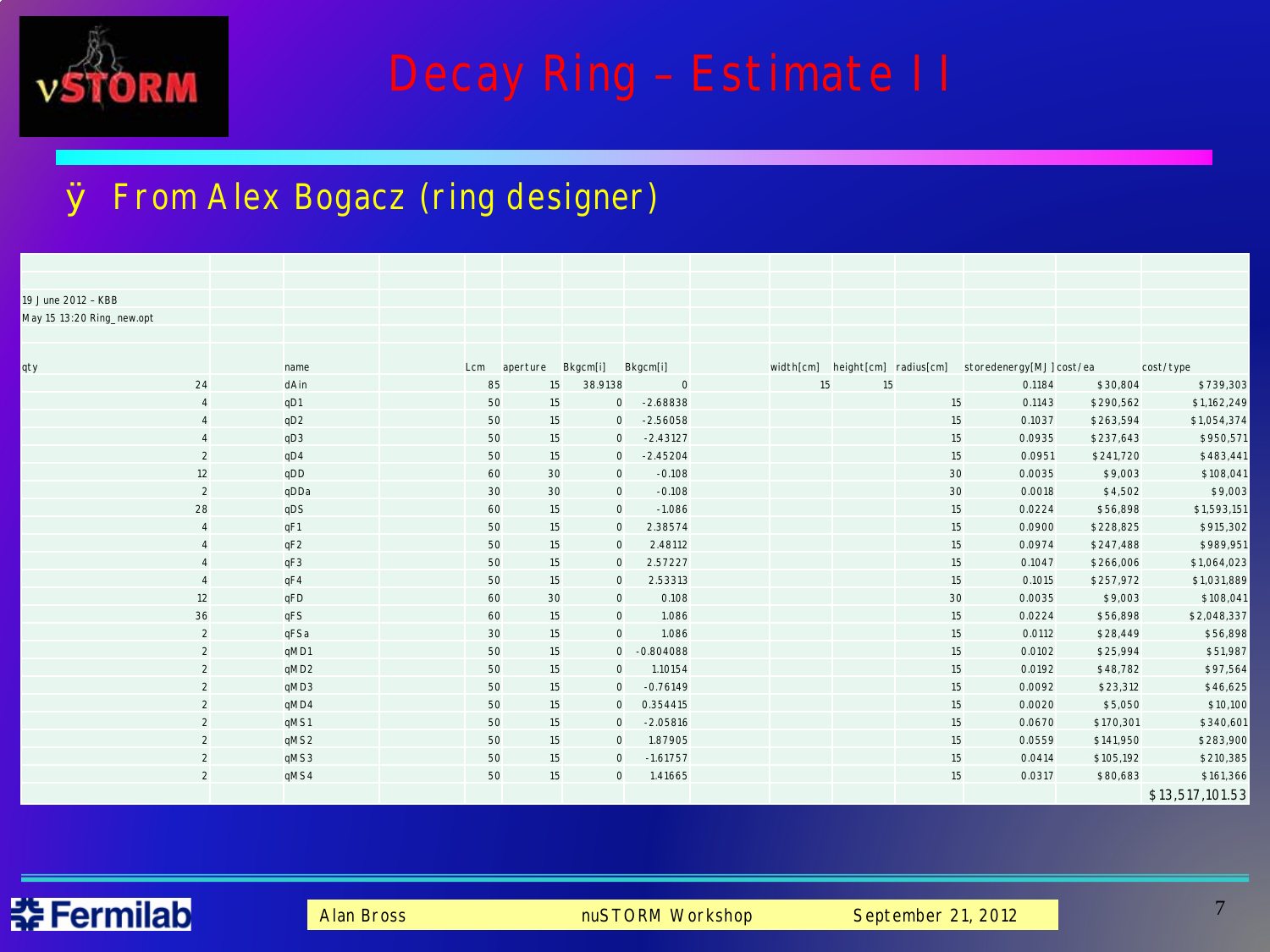

- Ø Used bigger number for magnets
- Ø PS & Instrumentation \$1M
- Ø Vacuum \$2M
- Ø Civil \$15.7M
	- <sup>Ø</sup> Based on 2e tunnel costs (&depth) (\$9.5k/foot) times 1.5 to fully load, EDIA…
- Ø Total: 53.8M
- Ø Note: Transport line costed at 17% (by length) of DR \$9M